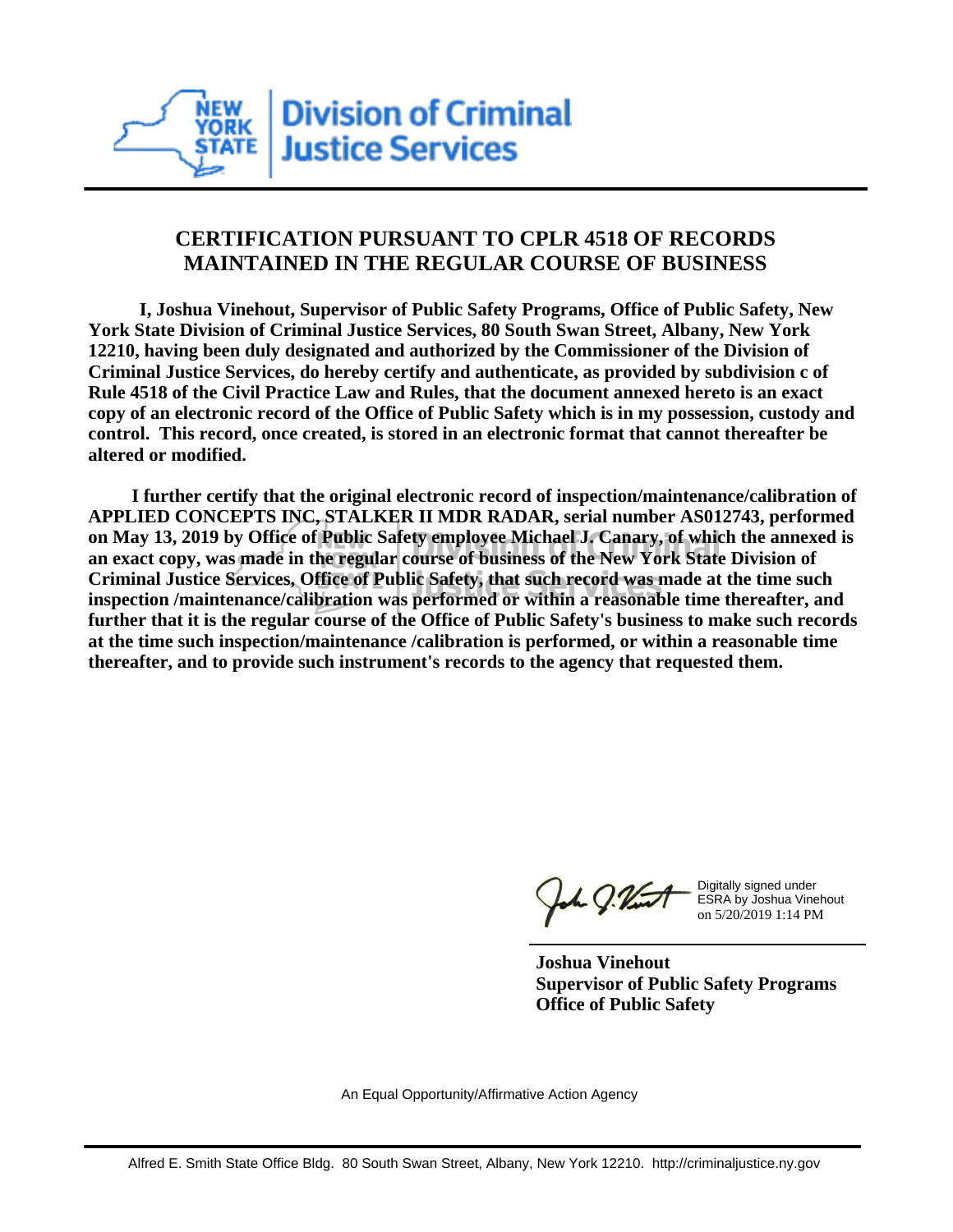## **RADAR RECORD OF INSPECTION / MAINTENANCE / CALIBRATION**

## **Name of Submitting Agency: Stony Point Town Police Department Manufacturer: APPLIED CONCEPTS INC Model: STALKER II MDR Date: May 13, 2019 Serial Number: AS012743**

 **I hereby certify that APPLIED CONCEPTS INC RADAR, model STALKER II MDR, serial number AS012743/ / N/A / / N/A, has been calibrated using standards whose accuracies are established by the National Bureau of Standards, or have been derived by the ratio type of self calibration techniques. Calibration has been effected by controlled tests performed on the date indicated above.**

| <b>Test No</b> | <b>Internal Standard</b>                   | <b>Test Result</b> |
|----------------|--------------------------------------------|--------------------|
|                | <b>PAS MPH</b>                             | <b>PAS MPH</b>     |
| <b>Test No</b> | <b>Certification Standard (Stationary)</b> | <b>Test Result</b> |
|                | 40 MPH                                     | 40 MPH             |
|                | 25 MPH<br>YORK                             | 25 MPH             |
| <b>Test No</b> | <b>Certification Standard (Moving)</b>     | <b>Test Result</b> |
|                | 40 MPH                                     | <b>15 MPH</b>      |
|                | <b>25 MPH</b>                              |                    |

**Turning Fork Certification / Date of Certification: May 13, 2019**

| <b>Serial Number</b> | <b>Frequency</b> | <b>Test Result</b> |
|----------------------|------------------|--------------------|
| FR341617             | 4161 HZ          | 40 MPH             |

**The above stated tuning fork has been tested and found to oscillate at 4161 Hertz. It will cause a calibration signal of 40 MPH when used with a Doppler traffic radar operating at 34,700 Mhz.**

| <b>Serial Number</b> | Frequency | <b>Test Result</b> |
|----------------------|-----------|--------------------|
| FA235347             | 2615 HZ   | 25 MPH             |

**The above stated tuning fork has been tested and found to oscillate at 2615 Hertz. It will cause a calibration signal of 25 MPH when used with a Doppler traffic radar operating at 34,700 Mhz.**

 **I further certify that the entries made in these records were made at the time that the inspection /maintenance/calibration of the above identified RADAR was performed, or within a reasonable time thereafter.**

 *page 1 of 2* 

Digitally signed under ESRA by Michael J. Canary on 5/13/2019 12:42 PM

**Michael J. Canary Highway Safety Equipment Technician Office of Public Safety**

**\_\_\_\_\_\_\_\_\_\_\_\_\_\_\_\_\_\_\_\_\_\_\_\_\_\_\_\_\_\_\_\_\_\_\_\_\_**